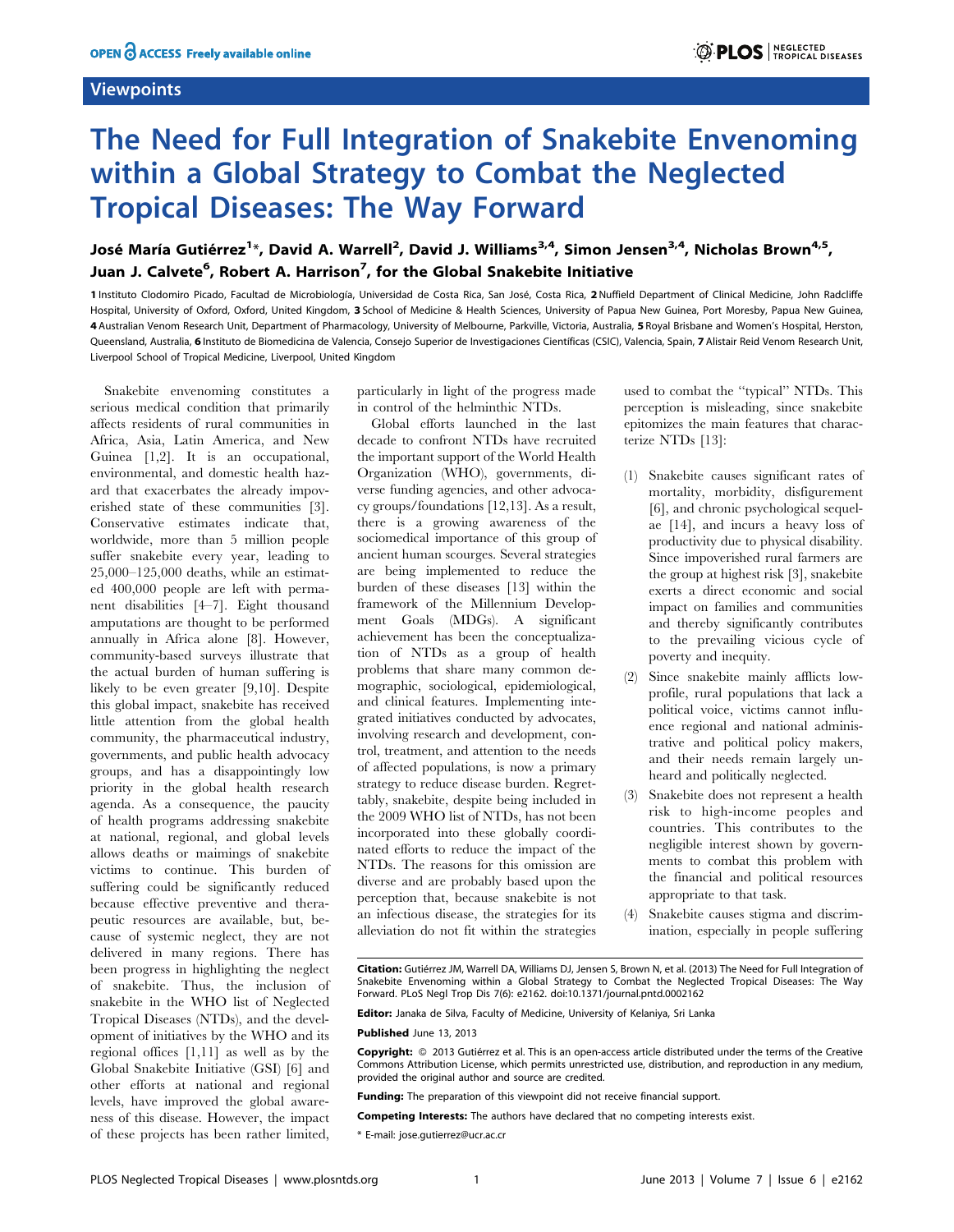from venom-induced permanent physical deformity and disability, as well as from amputations and other surgical procedures employed in the management of these complications [8]. This affects working performance and greatly limits the chances of victims' finding jobs and leading productive and fulfilling lives. In addition, since a high proportion of cases occur in children, snakebite may have profound implications for their development, education, and future opportunities, blighting their entire lives.

- (5) The true rates of snakebite-induced morbidity and mortality are still largely unknown in many regions of the world because estimates are based mostly on extrapolations of hospital statistics. Recent national communitybased surveys have highlighted the fact that the actual magnitude of this disease is much greater than was previously thought because many snakebite victims never manage to reach hospitals and therefore remain unrecorded and invisible to the health system [9,10]. The current estimate of 20,000 to 94,000 deaths caused by snakebite annually [5] is therefore bound to be an underestimate, making the burden of mortality from snakebite much higher than for other NTDs [6].
- (6) Snakebite has been largely omitted from research agendas and does not feature as a listed research priority for any health funding agency. Despite significant advances in the biochemical and toxicological understanding of snake venoms, including the realization of their potential as pharmacological agents, there are serious deficiencies in our knowledge of the epidemiological and clinical features of snakebite envenomings in many countries. There has also been negligible funding for research to improve the technologies for antivenom manufacture—the only validated therapy for snakebite envenoming. Likewise, topics related to economic impacts, public health policies, and cultural perceptions of snakebite have failed to attract the attention of research groups and their funders.
- (7) The tragedy of snakebite is that effective solutions already exist but are not being delivered in many countries. Timely administration by a trained practitioner of effective and appropriate antivenoms can be expected to prevent most deaths and

sequelae resulting from these envenomings. Although approved methods for antivenom production are readily available in the public domain, antivenoms are neither available nor accessible in many regions of the world [15].

Some distinctions between snakebite and the other NTDs pose significant challenges to establishing effective snakebite control programs. Thus, because it is not an infectious disease, there is no potential for elimination or eradication of snakebites, unlike the expectation for most other NTDs. Highly effective and logistically efficient mass vaccination or administration of antihelminthics, antibiotics, and other interventions, such as vector control, and provision of safe food, water, and sanitation [13], are not applicable to snakebite envenoming. Furthermore, unlike the near global effectiveness of most antihelminthics and antibiotics, snakebite envenoming therapy is regionally specific and this limits the implementation of ''economics of scale'' to antivenom production.

Nevertheless, the fact that snakebite envenoming coexists with bacterial, viral, and parasitic NTDs in many rural settings suggests patterns of comorbidity that are amenable to integrated intervention. There are several features of snakebite control that are similar to the principal aspects used to combat the infectious NTDs, indicating that incorporation of snakebite prevention, treatment, and rehabilitation resources into the strategies to fight NTDs would offer a great health benefit to vulnerable communities. For example, encouraging the wearing of appropriate shoes, the use of a torch after dark, sleeping under an insecticide-impregnated bed net, and speeding patient transport to medical care in remote areas using trained volunteer motorcyclists (S.K. Sharma, personal communication, 2011) are all effective in reducing the incidence of snakebite [16]. These approaches would also reduce the burden of soil-transmitted helminthic infections, tropical and Buruli ulcer, podoconiosis, malaria, and kala-azar and other vector-borne infections. Most of the key elements of the WHO Global Plan to Combat Neglected Tropical Diseases 2008–2015 [13] also apply to reduce the burden of snakebite envenoming.

# The Way Forward: Toward a Globally Integrated Strategy

The global struggle to reduce the impact of snakebite envenoming should be based on an integrated approach encompassing diverse interventions. The key actions to achieve this should be coordinated with the more general efforts to combat NTDs, such as:

- (1) Improving health information systems to generate reliable disease-burden data in regions of high NTD incidence. These data would allow the design of knowledge-based strategies for effective prevention and treatment of all the NTDs [17], including snakebite.
- (2) International research efforts dedicated to achieving a better understanding of the biological epidemiology of the NTDs would also serve to improve understanding of the systematics and venom composition of the snake species of greatest medical importance, thereby fostering the development of antivenoms with broader coverage of snake species and geographical areas [18].
- (3) Improving the availability and accessibility of safe and effective NTD treatments. This difficult task is being very effectively addressed for the helminthic NTDs but remains a formidable challenge for many others. In the case of snakebite treatment, it involves the strengthening of current manufacturing laboratories, the commitment of large laboratories to generate more effective antivenoms, and the promotion of technology transfer projects aimed at enabling countries with a high burden of snakebites to produce their own antivenoms. There is a self-perpetuating cycle that has resulted in a decline in the production of antivenoms, especially for sub-Saharan Africa. Inadequate financial support for antivenom production and the poor quality of some products has caused loss of confidence, a reduced market, a consequent drop in production, and increased prices, which in turn contribute to further reduction in availability and accessibility, and an alarming increase in the unscrupulous marketing of inappropriate products [19–21]. The net result has been a serious crisis in the access to antivenoms in various regions of the world. The solution to this problem has to be based on: (a) the generation of increased volumes of safe and effective antivenoms, (b) the improvement of the capacity of national regulatory agencies to ensure the safety and efficacy of antivenoms, (c)